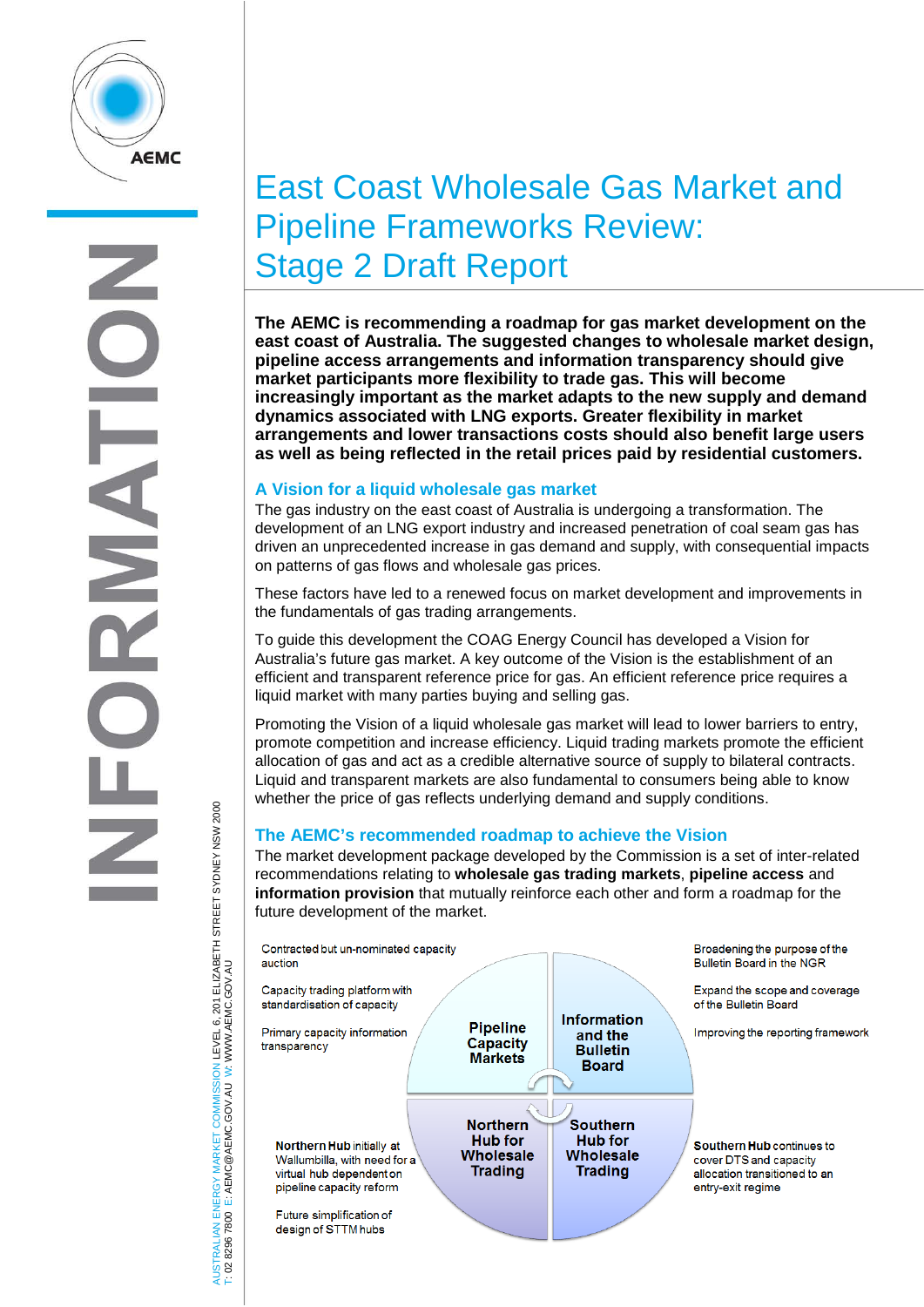#### **Changes to wholesale gas trading markets**

The Commission's recommended pathway for market development seeks to concentrate trading at two points on the east coast, one in Victoria and the other in Queensland.

Two primary pricing points have been recommended as the Commission is concerned that multiple trading locations unnecessarily split liquidity and reduce benefits to participants of a liquid wholesale market. Prices at the two hubs would reflect the differing market conditions in the two regions which have both significant sources of supply and demand:

- In Queensland, demand is primarily driven by LNG production and large users (including gas-fired generation) and there is significant conventional and unconventional gas production.
- In Victoria, gas consumption is primarily by residential customers, and so driven by day-to-day weather and the seasons. There is also significant offshore production, which is increasingly important for domestic demand across the east coast.

Participants would be able to buy and sell gas at the hubs in three main ways: exchangebased trading, bilateral "over-the-counter" trades, and traditional long-term contracts. Price discovery would initially occur via the exchange, with reference prices likely to be produced and published by price reporting agencies as the market develops. This would establish the preconditions required for financial risk management products to develop.

#### *Reforming the existing DWGM arrangements to develop a Southern hub*

The Commission recommends the following changes be made to the existing Victorian DWGM to allow liquid trading to develop in southern Australia:

- implementation of exchange-based trading, similar to the Wallumbilla Gas Supply Hub, giving participants greater flexibility in how they buy and sell gas, underpinned by a mandatory residual balancing mechanism providing security of supply; and
- development of a system of entry and exit rights for capacity allocation, in order to improve market-led investment signals in pipeline capacity. Collectively, these enhancements would allow gas to be traded independently of its location in the hub.

These arrangements would therefore represent a "virtual" trading hub. Virtual hubs allow for title transfer of gas anywhere within the definition of the hub, obviating the need to purchase point-to-point pipeline capacity and maximising trading liquidity. This is more appropriate in the relatively compact and meshed Victorian transmission system than seeking define and trade pipeline capacity on a point-to-point basis.

#### *Evolutionary development of the Wallumbilla GSH to provide a Northern hub*

Wholesale commodity trading of gas is already undertaken at Wallumbilla in Queensland through the Gas Supply Hub (GSH) arrangements. Located at the intersection of numerous pipelines connecting a range of producers, users and other facilities (including storage), the Commission considers that Wallumbilla remains the most appropriate location for the development of a liquid northern trading hub.

Trading at the Wallumbilla GSH has been hampered to date by physical constraints within the hub. AEMO has been undertaking a work program to address the issue and is recommending that the Energy Council approve the introduction of "Optional Hub Services" arrangements. These aim to promote and facilitate the trading of hub services to allow participants to access a single trading point, in a similar manner to the Commission's recommendations regarding the trading of pipeline capacity (see below).

Although such a Northern trading market would initially be a physical hub, meaning that shippers would require access to pipeline capacity to the specific hub location, the trading arrangements would be harmonised across the two markets as much as possible. Furthermore, if the recommended initiatives to facilitate the trading of hub services and pipeline capacity prove ineffective at promoting gas market liquidity, the northern hub should then be expanded, either over the full Wallumbilla compound or more widely over pipelines in south-east and/or south-west Queensland.

**The Commission's package of recommendations provides more flexibility to participants in how they buy and sell gas, and establishes the preconditions for financial risk management products to develop**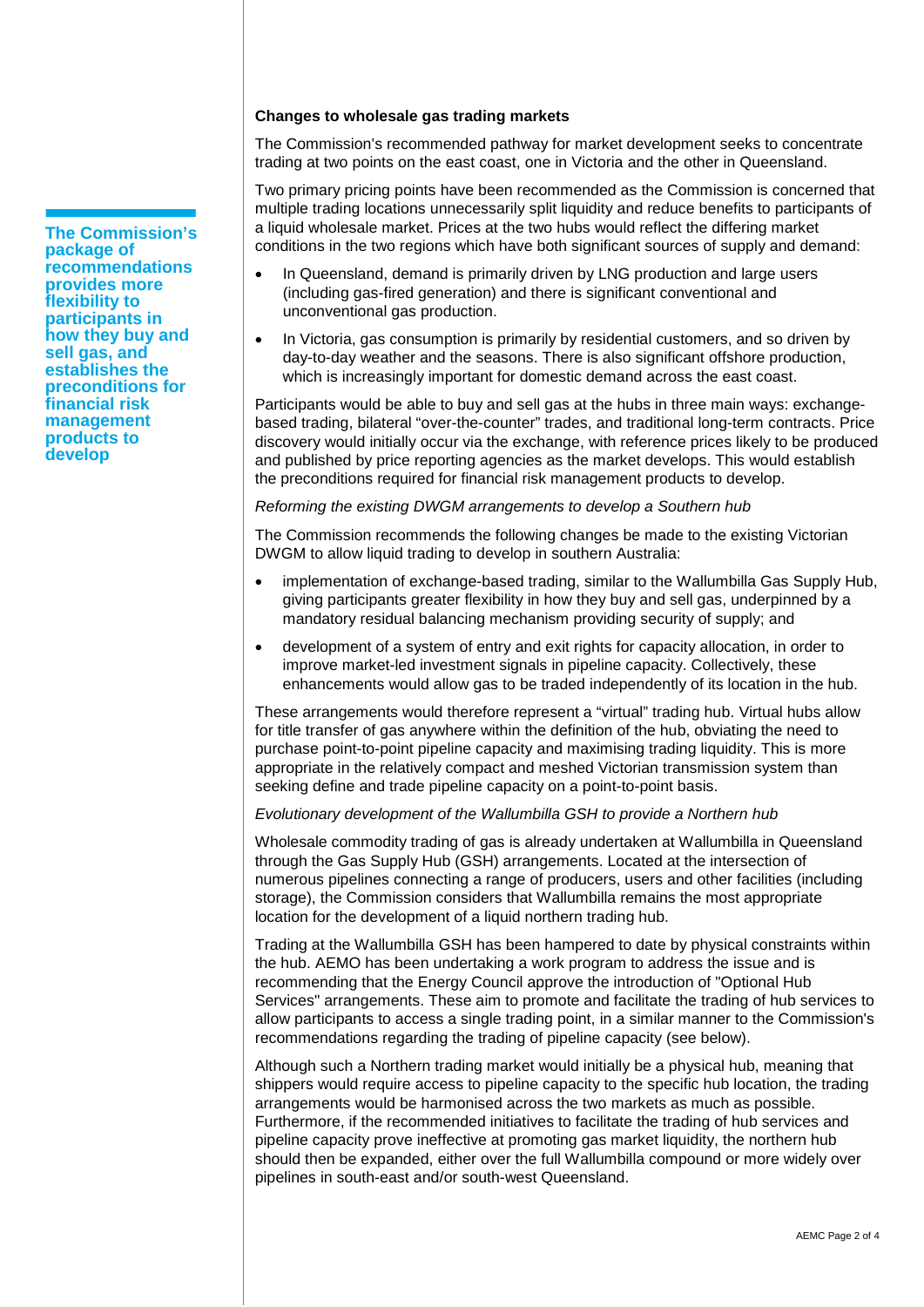## *Evolution of Moomba and the Short Term Trading Market hubs*

A second GSH at Moomba may represent an appropriate transitional measure to provide trading flexibility until the Victorian and Wallumbilla hubs, and capacity trading, mature. Over time, Moomba could establish itself as a transit point for gas flowing between hubs, particularly given the recent announcement to connect the northern and eastern markets.

Once liquidity has developed at the Northern and Southern Hubs, and in pipeline capacity trading, the Commission recommends the design of the Short Term Trading Market (STTM) hubs then be simplified to purely support transparent and competitive balancing.

#### **Improvements to the pipeline capacity frameworks**

A key enabler to the development of liquid trading markets with prices that can respond to short-term shifts in supply and demand will be the ability of pipeline capacity to be traded to those participants that value it most highly. Improvements in pipeline access should therefore improve the liquidity of trading at hubs, the reliability of hub prices, and in turn provide better signals for pipeline investment, and gas consumption and production.

The Commission considers that the current contract carriage model of pipeline access can be improved so that market participants are able to obtain more flexible, lower cost and non-discriminatory access to pipeline capacity between hubs. In order to foster the development of secondary trading in pipeline capacity, the Commission recommends the:

- introduction of an auction for contracted but un-nominated capacity which is currently sold as "as-available" capacity – with a regulated reserve price on all pipelines; and
- mandatory creation of capacity trading platforms, to lower the transaction costs associated with trading capacity and through which information regarding all trades would be published. Capacity products would be standardised to facilitate trading.

The Commission is also recommending that the actual price of all primary capacity sales be published. The additional transparency will lower transaction costs and provide participants with confidence that access is being provided on a non-discriminatory basis.

### **Additional information to support the market**

The Commission's recommended approach to the evolution of gas trading hubs is supported by a detailed package of recommendations to enhance the information provided to the market, including expanding the coverage of the existing Bulletin Board.

These recommendations would lead to a wider range of information being provided, enhance the presentation of this information and strengthen the compliance framework. In addition, a regular review process would be introduced to support the Bulletin Board continuing to achieve its objectives.

# **Benefits of the reform package**

The Commission's draft recommendations form an integrated package of reforms to support the achievement of the Energy Council's Vision. Collectively, by enhancing the efficiency of gas markets, the package is a proportionate, but meaningful, response to the issues at hand and should deliver a comprehensive set of benefits to consumers over the longer term, thereby promoting of the National Gas Objective (NGO). Together, the proposed reforms support three key outcomes:

- Establishment of an efficient and transparent reference price for gas that will support the development of risk management tools.
- Ability to trade gas between hub locations.
- Investment in infrastructure that responds to market signals and is facilitated by a supportive regulatory framework.

Once in place, these reforms would form a strong foundation for facilitated gas markets and transportation arrangements in eastern Australia, delivering a comprehensive set of benefits to consumers over the long-term in accordance with the NGO.

**The recommended package of reforms is proportionate, but meaningful, response to issues in the sector**